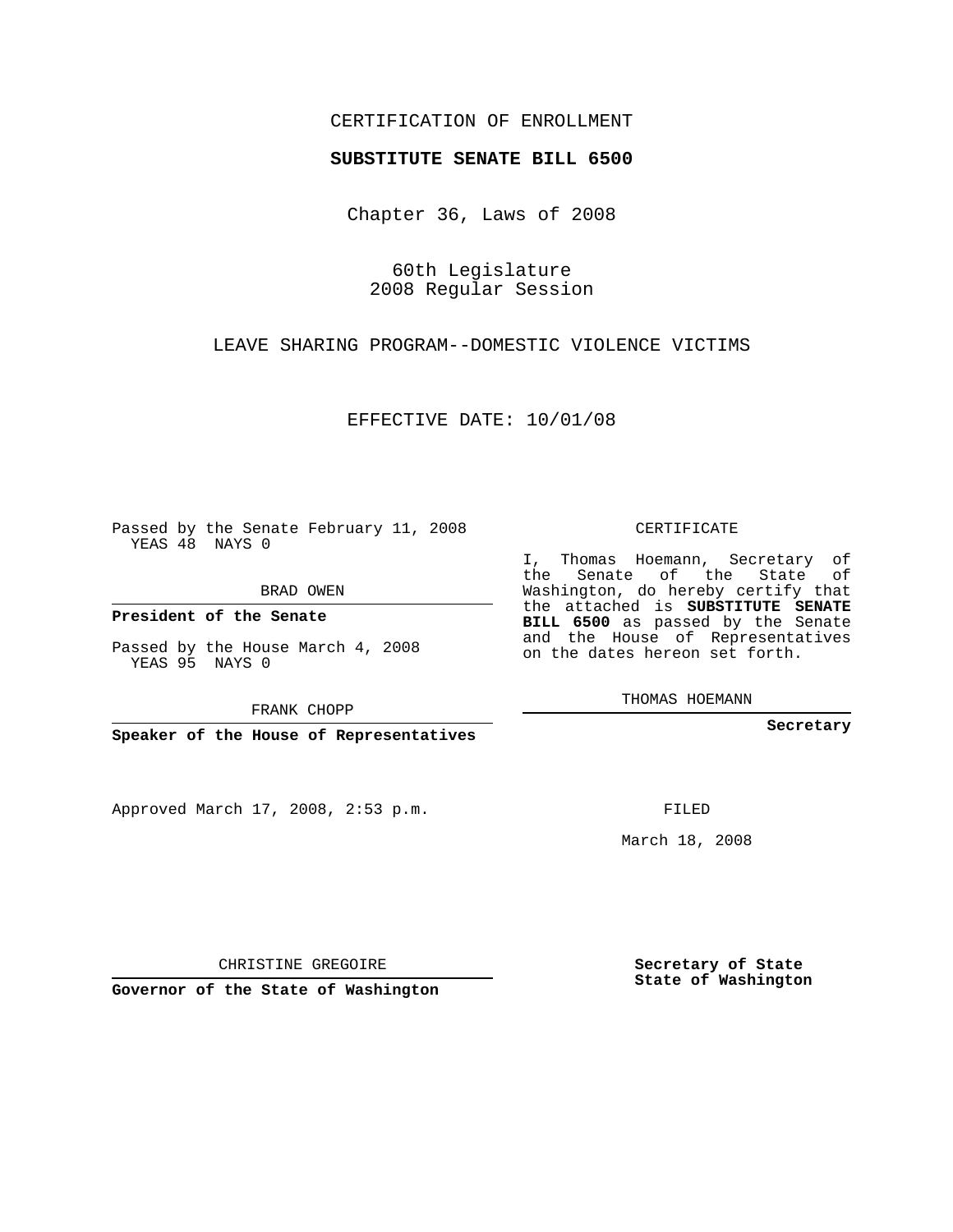## **SUBSTITUTE SENATE BILL 6500** \_\_\_\_\_\_\_\_\_\_\_\_\_\_\_\_\_\_\_\_\_\_\_\_\_\_\_\_\_\_\_\_\_\_\_\_\_\_\_\_\_\_\_\_\_

\_\_\_\_\_\_\_\_\_\_\_\_\_\_\_\_\_\_\_\_\_\_\_\_\_\_\_\_\_\_\_\_\_\_\_\_\_\_\_\_\_\_\_\_\_

Passed Legislature - 2008 Regular Session

## **State of Washington 60th Legislature 2008 Regular Session**

**By** Senate Labor, Commerce, Research & Development (originally sponsored by Senators Eide, Kohl-Welles, Stevens, Shin, Rasmussen, Kline, Spanel, Holmquist, and Haugen; by request of Attorney General)

READ FIRST TIME 01/30/08.

 1 AN ACT Relating to leave sharing for victims of domestic violence, 2 sexual assault, and stalking; amending RCW 41.04.655 and 41.04.660; 3 reenacting and amending RCW 41.04.665; and providing an effective date.

4 BE IT ENACTED BY THE LEGISLATURE OF THE STATE OF WASHINGTON:

| 5               | Sec. 1. RCW 41.04.655 and 2003 1st sp.s. c 12 s 1 are each amended     |
|-----------------|------------------------------------------------------------------------|
| 6               | to read as follows:                                                    |
| 7               | Unless the context clearly requires otherwise, the definitions in      |
| 8               | this section apply throughout RCW 41.04.650 through 41.04.670,         |
| 9               | 28A.400.380, and section 7, chapter 93, Laws of 1989.                  |
| 10 <sub>1</sub> | (1) "Domestic violence" means: (a) Physical harm, bodily injury,       |
| 11              | assault, or the infliction of fear of imminent physical harm, bodily   |
| 12 <sup>°</sup> | injury, or assault, between family or household members as defined in  |
| 13 <sup>7</sup> | RCW 26.50.010; (b) sexual assault of one family or household member by |
| 14              | another family or household member; or (c) stalking as defined in RCW  |

15 9A.46.110 of one family or household member by another family or 16 household member.

17 (2) "Employee" means any employee of the state, including employees 18 of school districts and educational service districts, who are entitled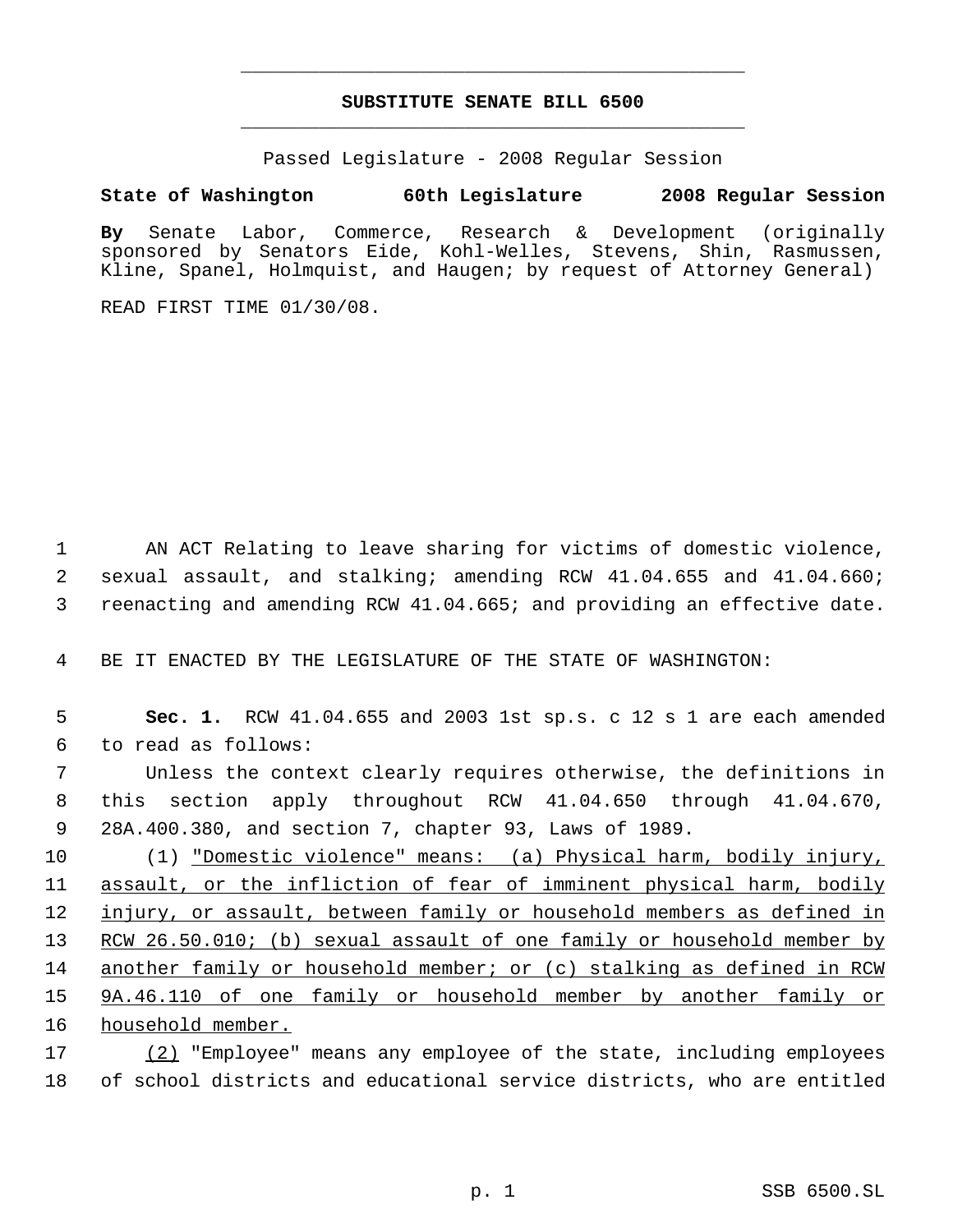to accrue sick leave or annual leave and for whom accurate leave records are maintained.

3  $((+2))$   $(3)$  "Program" means the leave sharing program established in RCW 41.04.660.

 $((+3))$   $(4)$  "Service in the uniformed services" means the performance of duty on a voluntary or involuntary basis in a uniformed service under competent authority and includes active duty, active duty for training, initial active duty for training, inactive duty training, full-time national guard duty including state-ordered active duty, and a period for which a person is absent from a position of employment for the purpose of an examination to determine the fitness of the person to perform any such duty.

13  $((4+))$  (5) "Sexual assault" has the same meaning as set forth in RCW 70.125.030.

 (6) "Stalking" has the same meaning as set forth in RCW 9A.46.110. (7) "State agency" or "agency" means departments, offices, agencies, or institutions of state government, the legislature, institutions of higher education, school districts, and educational service districts.

 $((+5))$  (8) "Uniformed services" means the armed forces, the army national guard, and the air national guard of any state, territory, commonwealth, possession, or district when engaged in active duty for training, inactive duty training, full-time national guard duty, or state active duty, the commissioned corps of the public health service, the coast guard, and any other category of persons designated by the president of the United States in time of war or national emergency.

 (9) "Victim" means a person against whom domestic violence, sexual assault, or stalking has been committed as defined in this section.

 **Sec. 2.** RCW 41.04.660 and 2003 1st sp.s. c 12 s 2 are each amended to read as follows:

 The Washington state leave sharing program is hereby created. The purpose of the program is to permit state employees, at no significantly increased cost to the state of providing annual leave, sick leave, or personal holidays, to come to the aid of a fellow state employee who is suffering from or has a relative or household member suffering from an extraordinary or severe illness, injury, impairment, 37 or physical or mental condition( $(\tau)$ ); a fellow state employee who is a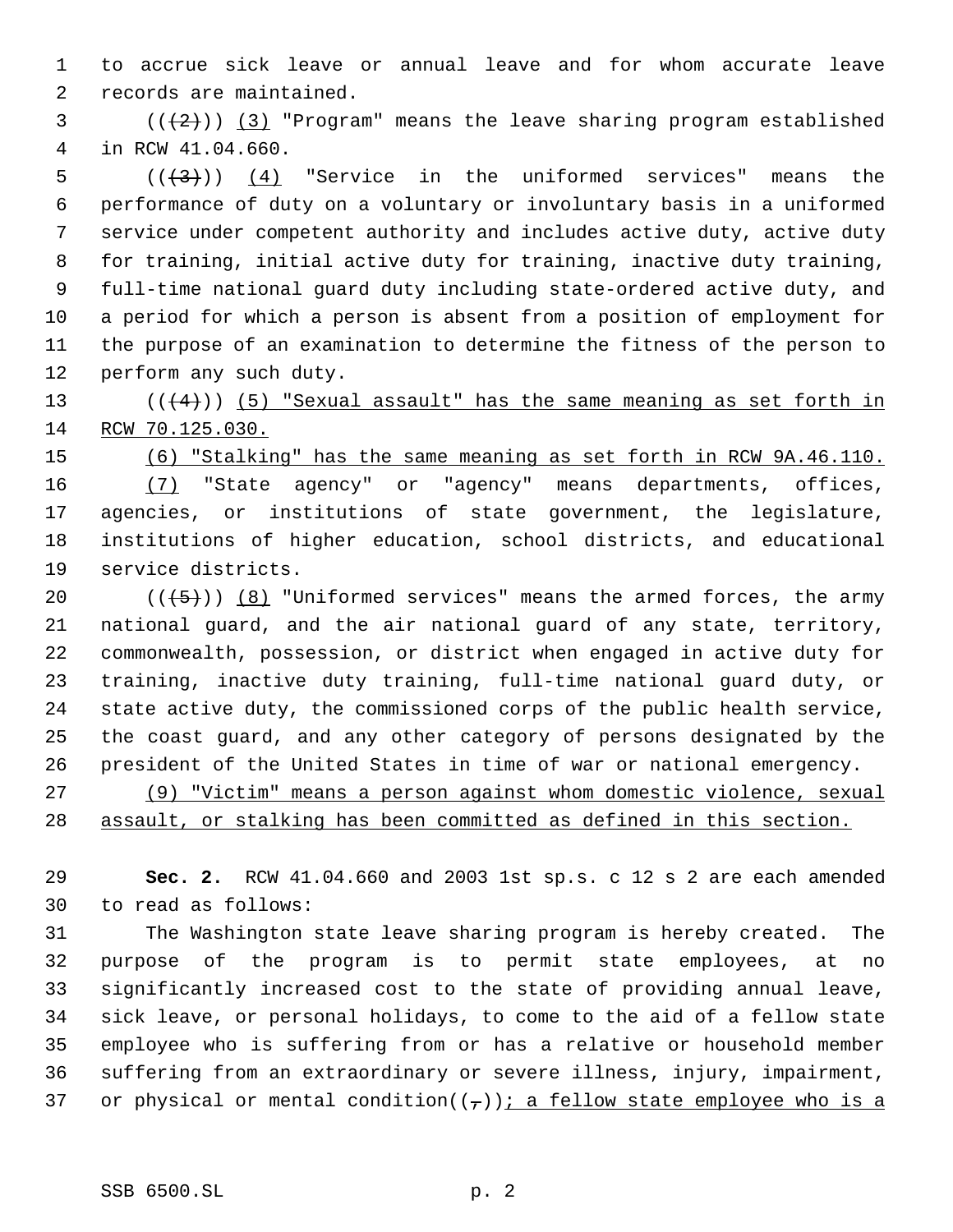1 victim of domestic violence, sexual assault, or stalking; or a fellow state employee who has been called to service in the uniformed services, which has caused or is likely to cause the employee to take leave without pay or terminate his or her employment.

 **Sec. 3.** RCW 41.04.665 and 2007 c 454 s 1 and 2007 c 25 s 2 are each reenacted and amended to read as follows:

 (1) An agency head may permit an employee to receive leave under this section if:

 (a)(i) The employee suffers from, or has a relative or household member suffering from, an illness, injury, impairment, or physical or mental condition which is of an extraordinary or severe nature;

 (ii) The employee has been called to service in the uniformed 13 services;  $((\theta \cdot \mathbf{r}))$ 

 (iii) A state of emergency has been declared anywhere within the United States by the federal or any state government and the employee has needed skills to assist in responding to the emergency or its aftermath and volunteers his or her services to either a governmental agency or to a nonprofit organization engaged in humanitarian relief in the devastated area, and the governmental agency or nonprofit organization accepts the employee's offer of volunteer services; or

 (iv) The employee is a victim of domestic violence, sexual assault, or stalking;

 (b) The illness, injury, impairment, condition, call to service, 24 ((or)) emergency volunteer service, or consequence of domestic 25 violence, sexual assault, or stalking has caused, or is likely to cause, the employee to:

(i) Go on leave without pay status; or

28 (ii) Terminate state employment;

 (c) The employee's absence and the use of shared leave are justified;

(d) The employee has depleted or will shortly deplete his or her:

 (i) Annual leave and sick leave reserves if he or she qualifies under (a)(i) of this subsection;

 (ii) Annual leave and paid military leave allowed under RCW 38.40.060 if he or she qualifies under (a)(ii) of this subsection; or 36 (iii) Annual leave if he or she qualifies under (a)(iii)  $or$  (iv) of this subsection;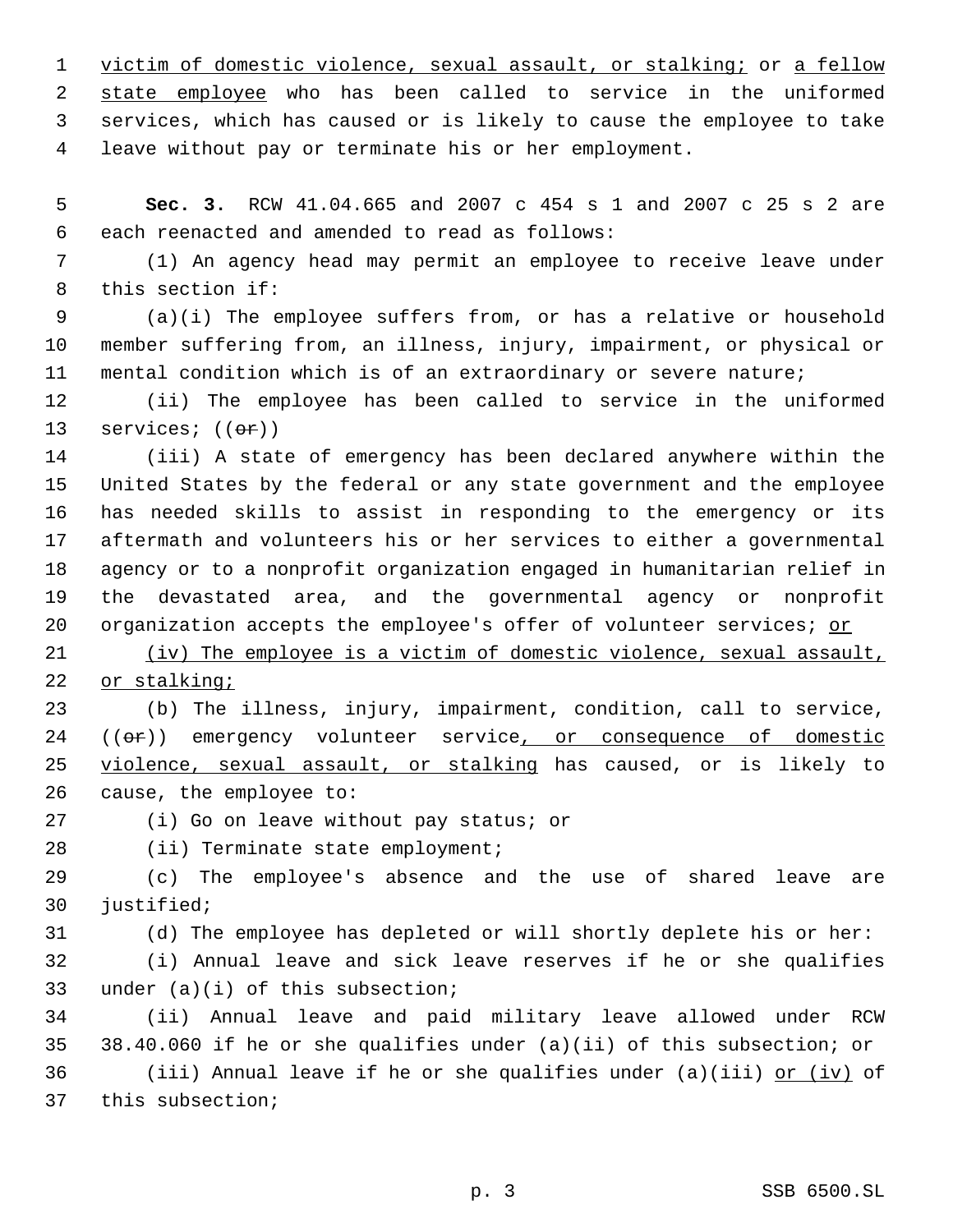- 
- (e) The employee has abided by agency rules regarding:

2 (i) Sick leave use if he or she qualifies under (a)(i) or (iv) of this subsection; or

 (ii) Military leave if he or she qualifies under (a)(ii) of this subsection; and

 (f) The employee has diligently pursued and been found to be ineligible for benefits under chapter 51.32 RCW if he or she qualifies under (a)(i) of this subsection.

 (2) The agency head shall determine the amount of leave, if any, which an employee may receive under this section. However, an employee shall not receive a total of more than two hundred sixty-one days of leave, except that shared leave received under the uniformed service shared leave pool in RCW 41.04.685 is not included in this total.

 (3) An employee may transfer annual leave, sick leave, and his or her personal holiday, as follows:

 (a) An employee who has an accrued annual leave balance of more than ten days may request that the head of the agency for which the employee works transfer a specified amount of annual leave to another employee authorized to receive leave under subsection (1) of this section. In no event may the employee request a transfer of an amount of leave that would result in his or her annual leave account going below ten days. For purposes of this subsection (3)(a), annual leave does not accrue if the employee receives compensation in lieu of accumulating a balance of annual leave.

 (b) An employee may transfer a specified amount of sick leave to an employee requesting shared leave only when the donating employee retains a minimum of one hundred seventy-six hours of sick leave after the transfer.

 (c) An employee may transfer, under the provisions of this section relating to the transfer of leave, all or part of his or her personal holiday, as that term is defined under RCW 1.16.050, or as such holidays are provided to employees by agreement with a school district's board of directors if the leave transferred under this subsection does not exceed the amount of time provided for personal holidays under RCW 1.16.050.

 (4) An employee of an institution of higher education under RCW 28B.10.016, school district, or educational service district who does not accrue annual leave but does accrue sick leave and who has an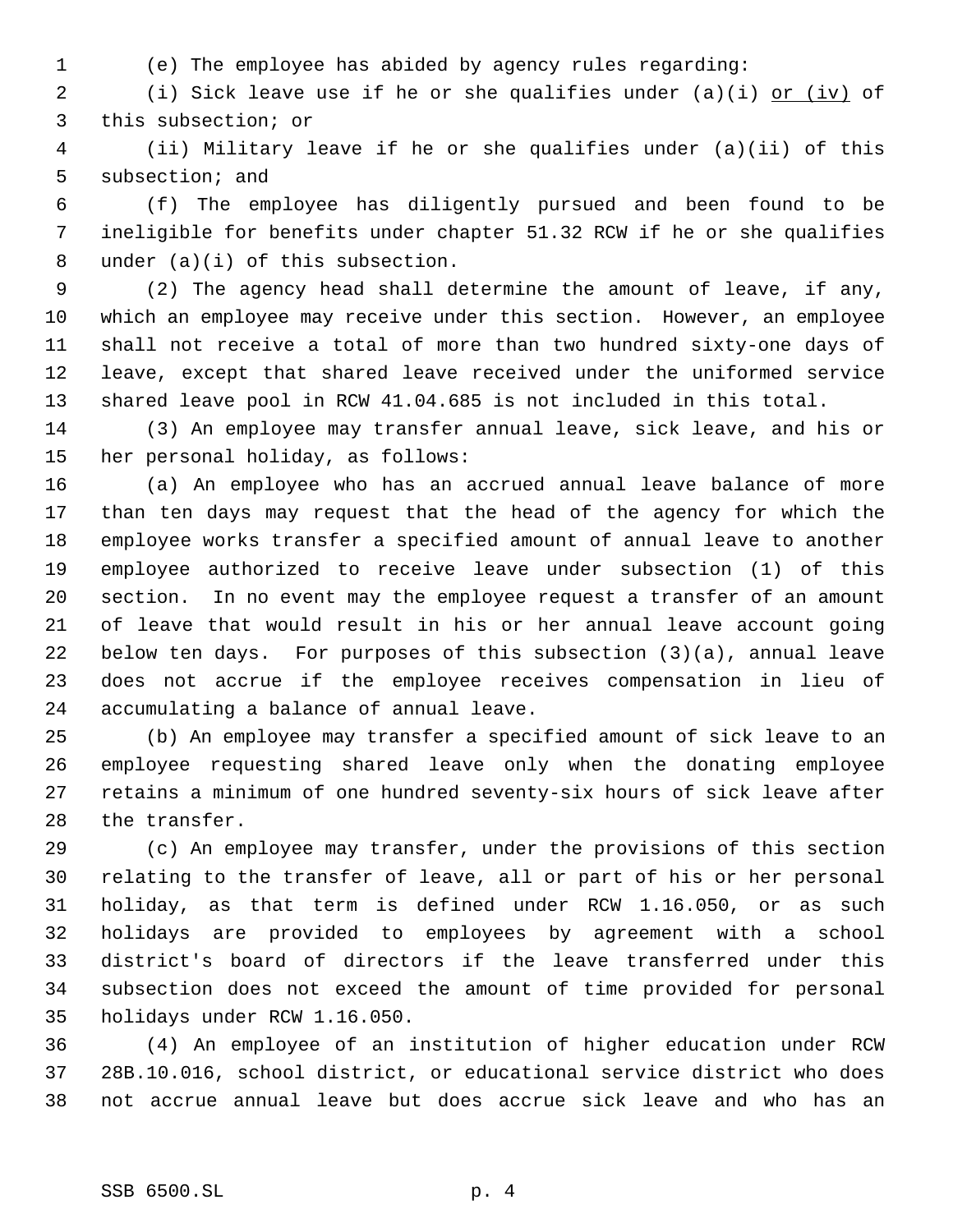accrued sick leave balance of more than twenty-two days may request that the head of the agency for which the employee works transfer a specified amount of sick leave to another employee authorized to receive leave under subsection (1) of this section. In no event may such an employee request a transfer that would result in his or her sick leave account going below twenty-two days. Transfers of sick leave under this subsection are limited to transfers from employees who do not accrue annual leave. Under this subsection, "sick leave" also includes leave accrued pursuant to RCW 28A.400.300(2) or 28A.310.240(1) with compensation for illness, injury, and emergencies.

 (5) Transfers of leave made by an agency head under subsections (3) and (4) of this section shall not exceed the requested amount.

 (6) Leave transferred under this section may be transferred from employees of one agency to an employee of the same agency or, with the approval of the heads of both agencies, to an employee of another state agency. However, leave transferred to or from employees of school districts or educational service districts is limited to transfers to or from employees within the same employing district.

 (7) While an employee is on leave transferred under this section, he or she shall continue to be classified as a state employee and shall receive the same treatment in respect to salary, wages, and employee benefits as the employee would normally receive if using accrued annual leave or sick leave.

 (a) All salary and wage payments made to employees while on leave transferred under this section shall be made by the agency employing the person receiving the leave. The value of leave transferred shall be based upon the leave value of the person receiving the leave.

 (b) In the case of leave transferred by an employee of one agency to an employee of another agency, the agencies involved shall arrange for the transfer of funds and credit for the appropriate value of leave.

 (i) Pursuant to rules adopted by the office of financial management, funds shall not be transferred under this section if the transfer would violate any constitutional or statutory restrictions on the funds being transferred.

 (ii) The office of financial management may adjust the appropriation authority of an agency receiving funds under this section